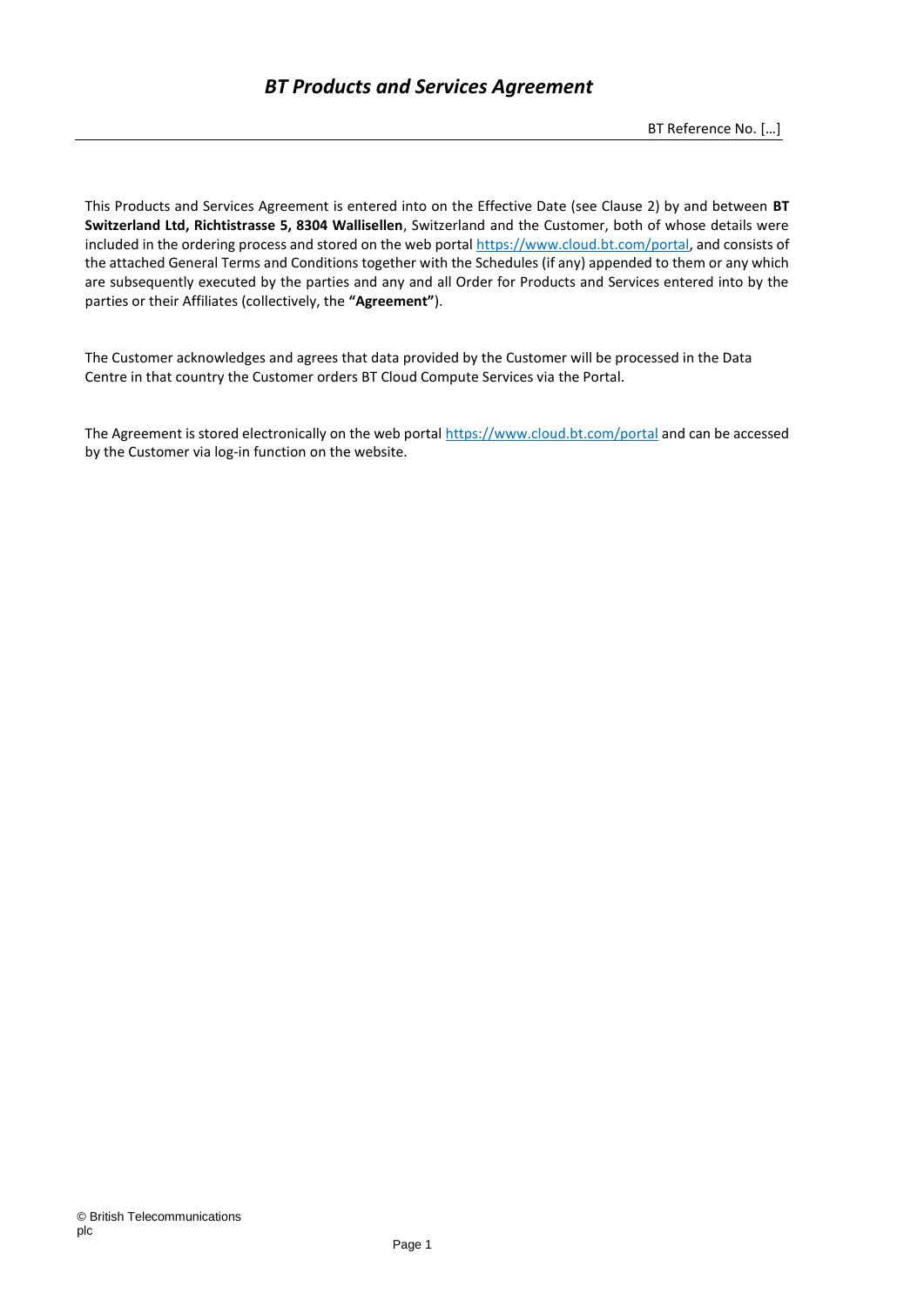#### **Definitions and Interpretation**

In this Agreement, the following definitions apply:

**"Affiliate"** of a Party means any legal entity controlling, controlled by, or under common control with such Party.

**"BT Parties"** means the employees, agents and subcontractors of BT or its Affiliates.

**"Business Day"** means any day which is customarily regarded in the country or locality in which the Products or Services are being provided as a day when business is undertaken, excluding national, public, or bank holidays. If the day on or by which anything is to be performed is not a Business Day, it must be done on or by the following Business Day.

**"Charges"** means the fees payable for Products or Services under this Agreement as set out in the Order or the applicable Schedule.

**"Confidential Information"** means all documentation, technical information, software, know how, business information or other materials (whether written, oral or in electronic form) concerning the business of a Party that are disclosed in confidence by the Party to the other during the term of this Agreement.

**"Content"** means information made available, displayed or transmitted in connection with a Service (including information made available by means of an HTML "hyperlink", third party posting or similar means) including all IPR contained in it, as well as the contents of any bulletin boards or chat forums, and all upgrades, updates, modifications and other versions of them.

**"Customer"** means the Customer entity whose details were included in the ordering process and stored on the web portal [https://www.cloud.bt.com/portal.](https://www.cloud.bt.com/portal)

"Customer Equipment" means equipment (including software), other than BT Equipment, used by the Customer in connection with a Service.

**"Data Protection Legislation**" means collectively (i) the Federal Law on Data Protection of 19 June 1992 (Bundesgesetz über den Datenschutz; SR 235.1) (ii) the Directive 95/46/EU of the European Parliament and of the Council of 24 October 1995; (iii) any other applicable laws of the European Union, (iii) any applicable local laws relating to the Processing of Personal Data and the protection of an individual's privacy, (iv) if applicable the General Data Protection Regulation (EU) 2016/679 (GDPR) repealing the Directive, and any amendment or replacement to it, (including any corresponding or equivalent national law or regulation that implements the GDPR), and (iv) any binding guidance or code of practice issued by a Supervisory Authority; **"General Terms and Conditions"** means these terms and conditions.

**"IPR"** means any patent, copyright, database right, design right, community design right, semiconductor topography right, registered design, rights in confidential information and knowhow, or any similar right in any part of the world and shall include any applications for the registration of any such rights capable of registration in any part of the world.

**"Minimum Period of Service"** means a period of time specified in a Service Schedule or Order beginning on the OSD during which a Service will be provided by BT.

**"Operational Service Date"** or **"OSD"** means the date on which any Service or part of a Service is first made available to the Customer by BT.

**"Order"** means an order signed by both Parties under this Agreement.

**"Party"** means either BT or the Customer and **"Parties"** means both BT and the Customer.

**"Portal"** means the online system that allows the Customer to place Online Orders, change Online Orders, see the status of the Service and access certain systems (depending on the Service option chosen by the Customer).

**"Products"** means Software sold to the Customer as set out in an Order.

**"Regulated Service"** shall mean, in the UK, any Services that are subject to: (i) conditions that are imposed by Ofcom on BT either specifically or generally under Section 45 of the Communications Act 2003 and any notifications, determinations, directions, decisions and the like related thereto; (ii) a specific ruling against BT under the Competition Act 1998 by Ofcom or other relevant governmental body in the UK; and/or (iii) any formal or informal undertakings or assurances (however described) governing the conduct of BT's electronic communications business, including without limitation the undertakings given by BT to Ofcom under the Enterprise Act 2002, which took effect on 22 September 2005 and in other locations outside of the UK shall mean any Service that is subject to tariff or other analogous regulation issued by a regulatory authority within the territory in which the Service is provided having jurisdiction over telecommunications services or any statute applicable to the provision of such Services.

**"Schedule"** means any one or more schedules that form part of this Agreement describing the Products or Services.

**"Service"** means each service described in any Schedule and/or applicable Order(s).

**"Site"** means the place specified in an Order or Schedule at which BT provides a Product or Service.

**"Software"** means the software to be licensed to the Customer as specified in an Order or Schedule (as applicable) together with any embedded software and necessary for the use of, the BT Equipment.

**"User"** means any end-user who is allowed by the Customer to use or access a Service or Product.

In this Agreement, headings and bold type are for convenience only and do not affect the interpretation of this Agreement, and, unless the context otherwise requires, words importing the singular include the plural and vice-versa.

## **1 Order of Precedence**

In the event of a conflict among the documents constituting this Agreement, the order of precedence shall be as follows, in decreasing order:

(a) Service Schedules;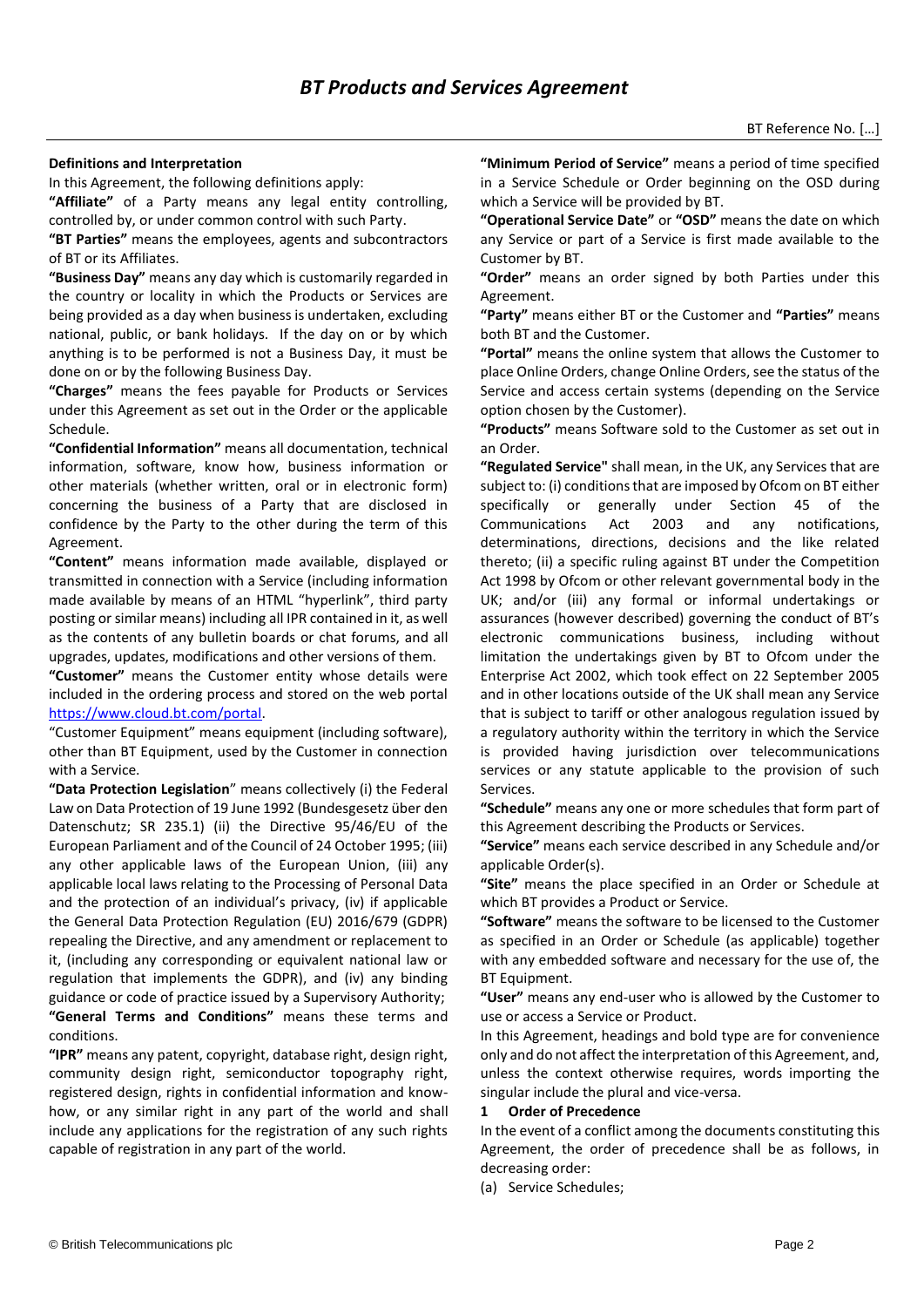- (b) These General Terms and Conditions;
- (c) Orders.

# **2 Effective Date**

This Agreement is effective as of the date the Customer ordered the Service and agreed to the General Terms and Conditions and the service specific terms and conditions in the respective Schedule by clicking the "Accept" box, and shall continue until terminated in accordance with its terms.

## **3 BT's Obligations**

3.1 BT shall provide the Products and Services to the Customer in accordance with the Agreement. The duration of each Service will be set out in the applicable Schedule or Order.

3.2 BT shall use reasonable endeavours to meet any performance dates or service levels specified in a Schedule or Order but, unless otherwise expressly agreed within a Schedule, all timescales shall be estimates only.

3.3 BT shall comply with all reasonable health and safety rules and regulations and security requirements that apply at a Site that have been notified to and agreed by BT in writing. BT shall not be liable if, as a result of any such compliance, it is in breach of any of its obligations under this Agreement.

3.4 BT will use reasonable care in the removal of any BT Equipment.

3.5 Provided that BT gives the Customer as much notice as reasonably practicable, BT may occasionally:

- (a) suspend a Service in an event of emergency and/or to safeguard the integrity and security of its network and/or repair or enhance the performance of its network;
- (b) for operational reasons, change the technical specification of the Service, provided that any such change does not materially decrease or impair performance of the Service; or
- (c) provide an alternative, equivalent service, where it becomes necessary to do so.

## **4 The Customer's Obligations**

Where the Customer is responsible for any preparatory activities required by BT in order to supply the Products and/or Services, the Customer shall ensure that all such preparatory work, information, items or consents are completed, made available or obtained (as relevant) at its own cost in sufficient time to allow BT to complete its work and deliver the relevant Products and/or Services.

4.2 Subject to Clause 14, if the Customer delays or fails to perform its obligations under Clauses 4.1 or 9.1, then at BT's option, BT may:

- (a) change the delivery date or cancel the relevant Order(s) and charge the Customer for any applicable termination Charges; or
- (b) invoice the Customer for any reasonable Charges incurred for any work that is performed by BT on behalf of the Customer and that is directly attributable to the Customer's failure to perform or delay where such work is

necessary to provide the Products and/or the Services. Except in the case of an emergency, BT shall seek to notify the Customer in advance of its intention to invoke this clause.

4.3 If BT must change a Product or Service due to incomplete or inaccurate information provided by the Customer, additional one-time and/or recurring Charges may be applied, within BT's reasonable discretion.

4.4 The Customer will comply with BT's reasonable requests that are necessary for reasons of health and safety, environment, sustainability, security or the quality and/or performance of any Products and/or Services provided to the Customer. The Customer will, upon reasonable notice from BT, allow BT and BT Parties access to the Sites as may be reasonably necessary for the performance by BT of its obligations under this Agreement, including the installation or maintenance of BT Equipment or Products and the recovery or removal of any BT Equipment.

## **5 Orders**

5.1 Unless otherwise stated in a Schedule or Order, the Customer may cancel the delivery of Products or provision of Services before the relevant OSD, but will be responsible for any cancellation charges as set out in the applicable Schedule or Order or, if none are specified, as reasonably imposed by BT, provided there shall be no right to cancel the delivery of any Products that have been ordered or shipped from a third party manufacturer unless otherwise agreed with that third party manufacturer.

5.2 BT may accept instructions from a person who BT reasonably believes is acting with the Customer's authority.

# **6 Charges**

6.1 The Charges for the Products and Services are set out in the applicable Schedule or Order.

6.2 The Customer shall pay all Charges for the Products and Services within 30 days of the date of BT's invoice, without any set-off, counterclaim or deduction. Where applicable, BT may set-off any amounts it owes to the Customer against any amounts owed by the Customer to BT under this Agreement. BT may, in its discretion, add interest charges, from the due date, to any past due amounts at a per annum rate of seven (7) percentage points above the base lending rate of the European Central Bank, compounded daily, or the maximum rate permitted by law, whichever is less.

6.3 Unless provided otherwise in a Schedule or Order, BT will invoice and the Customer will pay all Charges in Pounds Sterling. Charges are exclusive of all applicable taxes (including but not limited to value-added, sales, use and excise taxes), customs duties, and regulatory and other fees or surcharges (together **"Taxes"**), relating to the provision of Products and Services under this Agreement. The Customer will pay all such Taxes including those paid or payable by BT that under applicable law are permitted to be passed on by BT to the Customer, and are customarily passed on to customers by telecommunication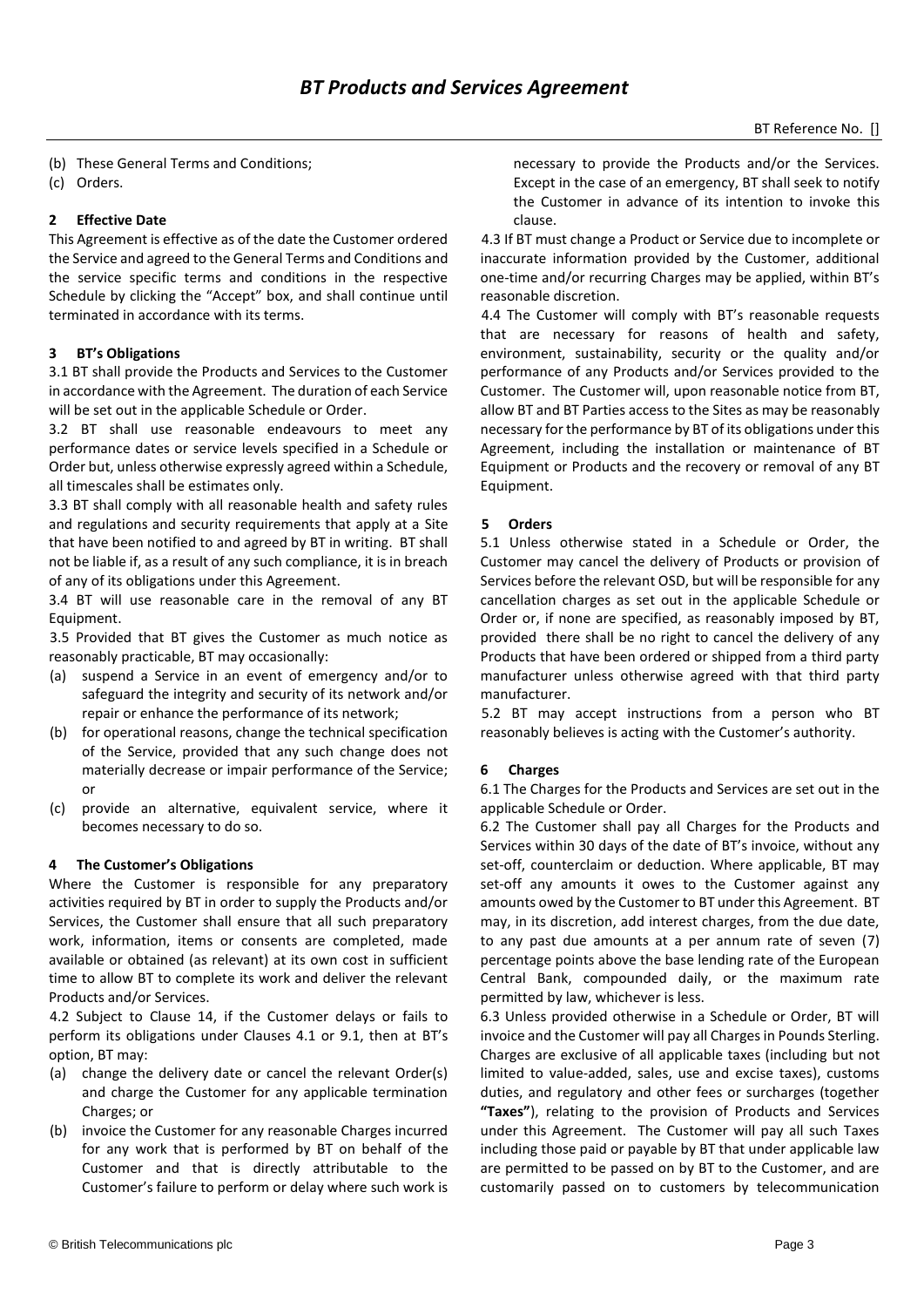service providers (but for the avoidance of doubt exclusive of taxes on the net income or net worth of BT), and any related interest and penalties for Products or Services supplied under this Agreement, except to the extent a valid exemption certificate is provided by the Customer to BT prior to the delivery of any Products or Services.

6.4 In the event that payment of any amount of the Charges becomes subject to withholding tax, deduction, levy or similar payment obligation on sums due to BT, the Customer undertakes to pay to BT and/or indemnify BT for such additional amounts as are necessary in order that the net amounts received by BT after all deductions and withholdings shall be not less than what would have been received in the absence of any such requirement to make such deduction or withholding. Should the Customer withhold any amounts without first grossing up its payments, or indicate that it will do so, BT may gross up its Charges to reflect such withholding, or otherwise include such amounts on its invoices (resulting in BT being subject to tax by reference to the grossed up amount, whilst only receiving the net amount). In all cases, the Customer will provide BT free of charge with appropriate certificate(s) from the relevant authorities confirming the amount of the taxes, deduction, levies or similar payments withheld by the Customer. 6.5 The Customer will promptly, but in no event later than 14 days from the date of invoice, notify BT in writing of any disputed invoice, together with all information relevant to the dispute, including the account numbers, circuit identification, and trouble ticket numbers, if any, and an explanation of the amount disputed and the reasons. The Customer must pay all undisputed amounts in accordance with Clause 6.2 unless the disputed amount is less than 5% of the total invoice amount in which case the total invoice amount shall be due and payable by the due date. Disputes shall be resolved promptly and the resolved amount, if any, payable within 14 Business Days after resolution. Interest will accrue from the due date on subsequent payments of amounts withheld or credits on overpayments refunded.

6.6 Should the Customer initiate any change to the agreed billing arrangements (whether by assignment or otherwise) for the Products and/or Services, and such change results in additional Tax and/or withholding tax costs to BT and/or its Affiliates that they are unable to fully recover (including as a result of any impact with respect to how BT is able to bill for the Products and Services due to regulatory requirements), BT reserves the right to modify the Charges for such Products and Services accordingly, and the Customer agrees to bear those additional costs.

6.7 Without prejudice to any other provision of this Agreement, BT reserves the right to treat failure to pay by the Customer as a material breach of this Agreement. If the Customer commits such material breach, BT's rights are set out in Clause 12. Additionally, BT reserves the right to:

(a) restrict, suspend or terminate provision of the relevant Service or Order and BT shall be released from its

obligations under this Agreement with respect to such Service or Order until any balance due is paid;

- (b) in accordance with Clause 12.7, terminate this Agreement without liability to the Customer and without prejudice to BT's rights to be paid sums due; and/or
- (c) recover any BT Equipment; where such recovery takes place, the Customer shall pay to BT such recovery Charges as may be specified in the applicable Schedule or as otherwise notified by BT to the Customer.

6.8 Unless otherwise agreed in writing, a failure by BT to include the Customer references on the invoice shall not constitute a valid reason by the Customer to withhold payment due under the invoice. The Customer shall make payment in accordance with Clause 6.2 and the instructions set out on the invoice, and where the Customer makes an aggregated payment in respect of more than one invoice, the Customer shall submit a remittance slip to show amounts paid in relation to each individual invoice.

# **7 Use of the Service**

- 7.1 Except as set out in Clause 17, the obligations of BT under this Agreement are solely to the Customer and not to any third party. The Customer may use any Service for its own business purposes, provided that the Customer:
- (a) complies with, and ensures that any User complies with the terms of any applicable legislation and any licence applicable to the Customer in any country where the Service is provided;
- (b) shall remain responsible for: (i) access and use of the Service by Users; (ii) all Charges incurred in connection with the Services; and (iii) compliance with all terms and conditions of this Agreement by it and Users;
- (c) ensures that its list of Users is kept current, and that the Customer terminates access immediately for anyone who is no longer a User; and
- (d) complies with the provisions of any Software licences provided with or as part of the Service.

7.2 The Customer shall keep harmless, defend and indemnify BT, its Affiliates and the BT Parties against any claims, losses, costs and liabilities arising from any claims by any third party, including Users, in connection with the use or misuse of the Product or Services in breach of Clause 7.1.

# **10 Confidentiality**

10.1 BT and the Customer shall keep in confidence all Confidential Information obtained under or in connection with this Agreement and will not disclose it to any party other than in confidence to

- (a) their employees or employees of their Affiliates; or
- (b) their professional advisors; or
- (c) in the case of BT, employees of their subcontractors, in each case only to those who have a need to know such Confidential Information and to the extent necessary for performance of this Agreement or the use of the Service and/or Product.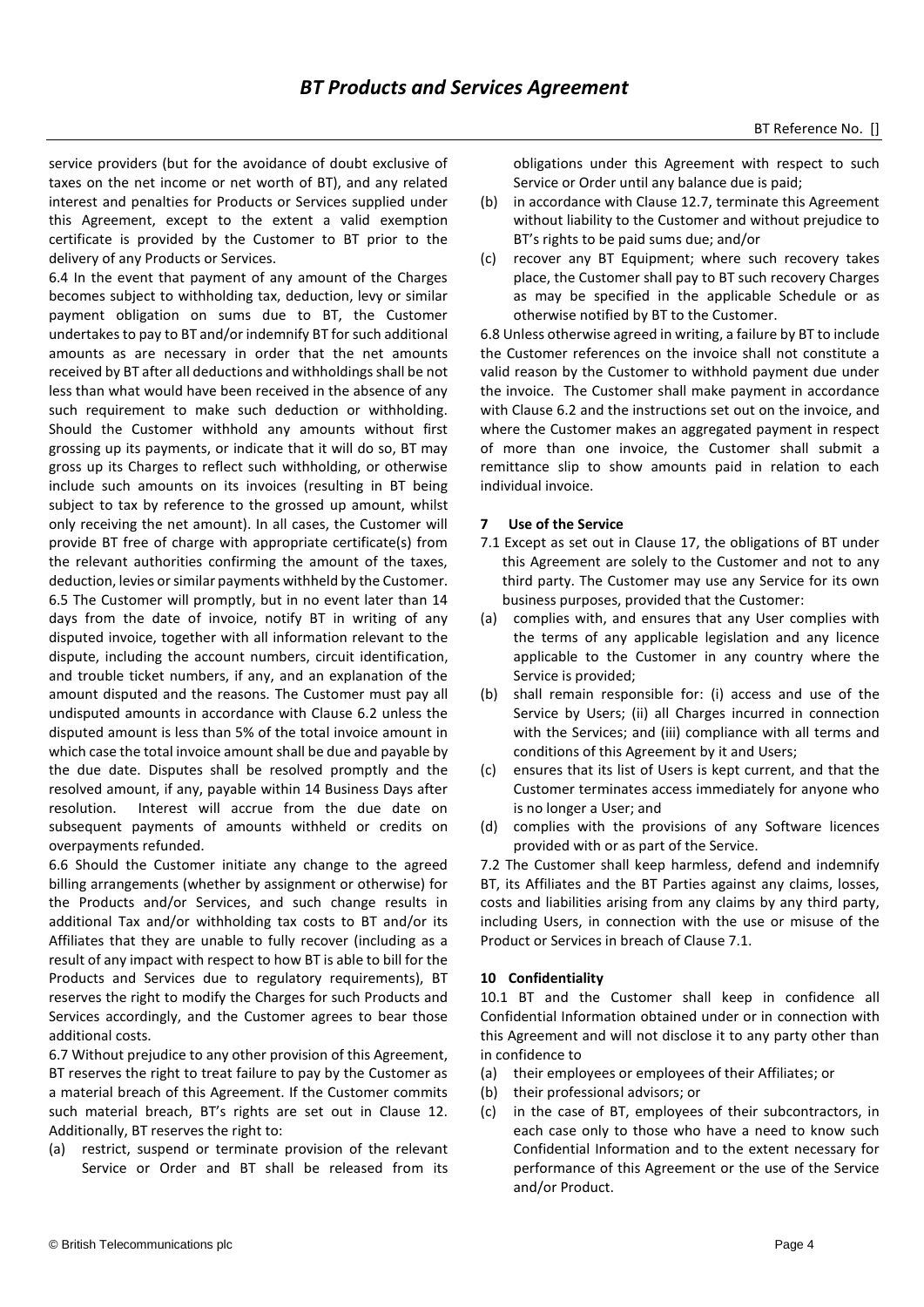- 10.2 This Clause 10 shall not apply to information that is:
- (a) in the public domain other than in breach of this Agreement;
- (b) in the possession of the receiving Party before such divulgence has taken place;
- (c) obtained from a third party who is free to divulge the same; or
- (d) developed by the receiving party independently of and without access to Confidential Information obtained under this Agreement.

10.3 If either BT or the Customer receives a demand from a lawful authority, regulatory authority or court to disclose any Confidential Information provided to it by the other, it may comply with such demand if it has

- (a) satisfied itself that the demand is lawful;
- (b) where possible, given the other party the maximum written notice permissible under the demand in which to make representations; and
- (c) marked the required information as the Confidential Information of the other party.

10.4 The receiving Party must, for a period of three (3) years following the termination of this Agreement, comply with this Clause 10 with respect to Confidential Information it receives under this Agreement.

10.5 The receiving Party shall return or destroy any Confidential Information upon the request of the disclosing Party.

10.6 The Parties acknowledge that a violation of this Clause 10 may cause irreparable harm to the disclosing Party, for which monetary damages would be inadequate, and injunctive relief may be sought for a breach of this Clause 10.

## **11 Intellectual Property Rights**

11.1 All IPR of either Party either pre-existing or created by either Party during or arising from the performance of this Agreement shall remain the absolute property of that Party or its licensors.

11.2 Without prejudice to any open source software licence terms, which terms shall apply independent of this licence grant:

- (a) BT grants the Customer a non-transferable and nonexclusive licence to use in object code form, all Software and associated documentation that may be supplied by BT, subject to the Customer's compliance with the Agreement, any third party terms and conditions that apply to the use of the Software, and associated documentation, solely as necessary for receipt or usage of the Products or Services; and
- (b) The Customer undertakes not to copy, decompile or modify or reverse engineer any Software or knowingly allow or permit anyone else to do so, except as expressly permitted by BT in writing or otherwise provided at law.

11.3 The term of any licence granted by BT under Clause 11.2 is coterminous with the term for the Service with which the Software is associated or in relation to which any Product is supplied.

11.4 Excluding any open source Software that may be made available by BT to the Customer in connection with the delivery of the Services, BT will indemnify the Customer against all third party claims and proceedings arising from infringement of any third party's IPR by the Customer's receipt of any Services only to the extent that the Customer promptly notifies BT in writing of any such claim, that BT is given immediate and complete control of any such claim, that the Customer does not make any public statements related to the claim or in any way prejudice BT's defence of such claim, and that the Customer gives BT all reasonable assistance with such claim. All costs incurred or recovered in such negotiations, litigation, and settlements shall be for BT's account.

11.5 The indemnity set out in Clause 11.4 shall not apply to claims or proceedings arising from:

- (a) use of any BT Equipment, Products, Services or any Software in conjunction or combination with other equipment or software or any other service not supplied by BT;
- (b) any unauthorised alteration or modification of the Service, Product or any Software; (c) Content, designs or specifications supplied by or on behalf of The Customer; or
- (d) use of the Service, any Product or any Software other than in accordance with this Agreement.

11.6 The Customer will indemnify and hold BT harmless against all such claims, losses, costs and liabilities arising from the matters set out in Clause 11.5 (a), (b), (c) and (d) above that are attributable to the Customer or its agents or Users and will, immediately upon notification of any such claim by BT, cease any activity that gave rise to the claim.

11.7 If any Product or Service becomes, or BT believes it is likely to become, the subject of a claim of infringement of any IPR as referred to in Clause 11.4, BT, at its option and expense, may:

- (a) secure for the Customer a right of continued use; or
- (b) modify or replace the Product or Service so that it is no longer infringing, provided that such modification or replacement shall not materially affect the performance of the Product or Service.

11.8 The indemnity in Clause 11.4 sets out the Customer's sole and exclusive remedy for claims of infringement of intellectual property rights.

# **12 Termination of Service and the Agreement**

12.1 Subject to any Minimum Period of Service that may apply and unless otherwise specified in a Schedule or Order, either Party may terminate any Service at any time by giving 90 days' written notice to the other; provided, however, that where the Customer exercises its rights under this Clause 12.1, the Customer shall be liable for payment to BT of any outstanding Charges and any applicable termination Charges as set out in the applicable Schedule or Order.

12.2 Termination of any individual Service or Order will not affect the Parties' rights and obligations with regard to any other Service or Order.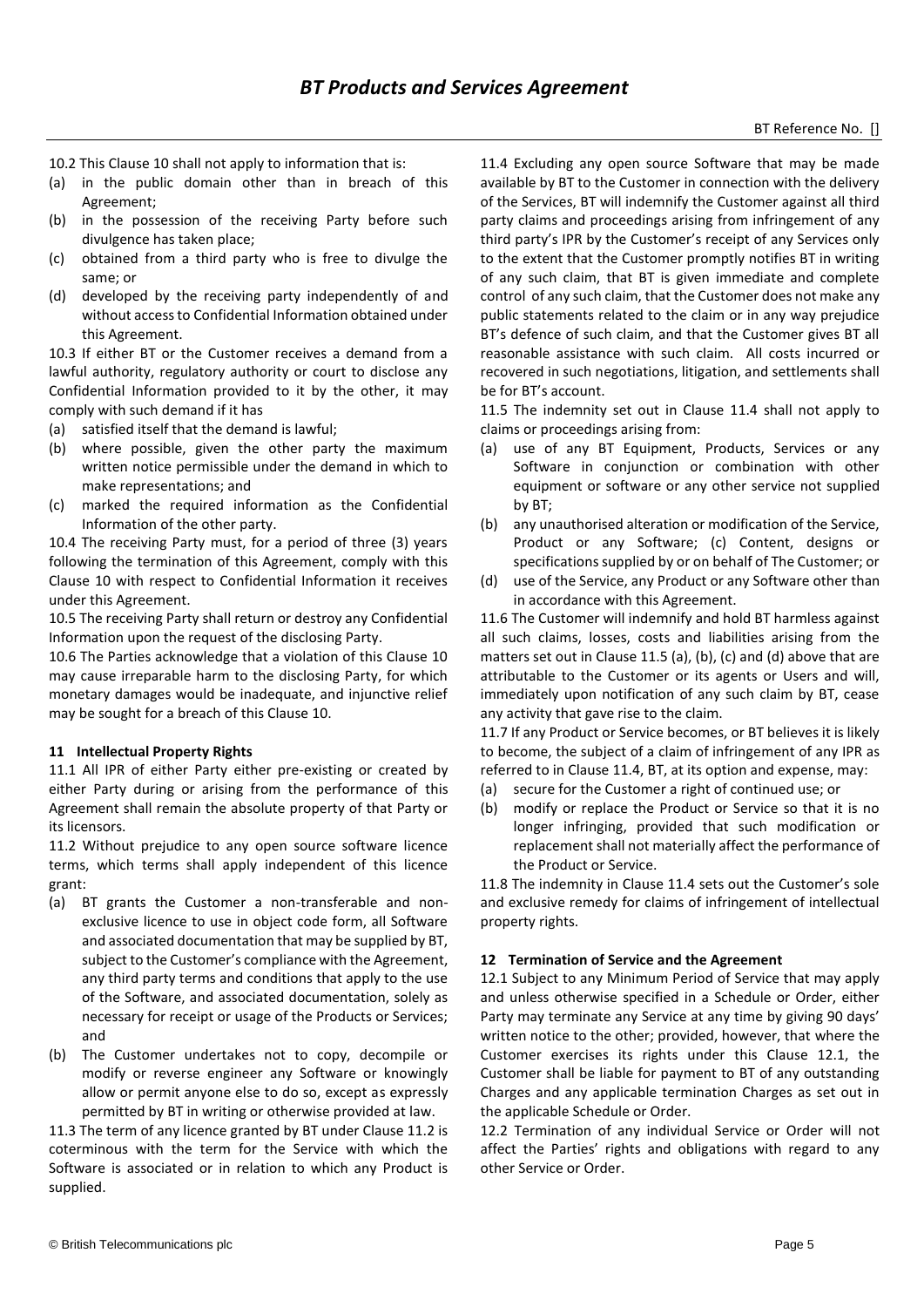12.3 Either Party may immediately by notice terminate any affected Order(s) if one of the following events occurs:

- (a) the other Party commits a material breach and has failed to rectify the breach within 30 days after the terminating Party has given its notice of default;
- (b) an event as set out in Clause 14 prevents the performance of the whole or a substantial part of the other Party's obligations in relation to that Service or Product for a continuous period of 30 days after the date on which it should have been performed;
- (c) any governmental or regulatory authority with competence and/or jurisdiction over the Parties decides that the provision of the relevant Service or Product under this Agreement is contrary to existing laws, rules or regulations or any decision, law or other official governmental order makes the provision of the Products or Service illegal. In such case no damages shall be due;
- (d) any of the authorisations or regulatory formalities required was or is not obtained, is withdrawn or is no longer valid for whatever reason.

12.4 A party may immediately by notice terminate this Agreement if the other Party is the subject of a bankruptcy order, or becomes insolvent, or makes any arrangement or composition with or assignment for the benefit of its creditors, or if any of its assets are the subject of any form of seizure, or goes into liquidation, either voluntary (otherwise than for reconstruction or amalgamation) or compulsory or if a receiver or administrator is appointed over its assets (or the equivalent of any such event in the jurisdiction of such other Party).

12.5 Upon termination of this Agreement for any reason other than for cause, all Orders that have been executed prior to the date of termination shall remain unaffected and continue in full force and effect until termination or expiry of each Order in accordance with the terms of that Order.

12.6 Upon termination of this Agreement (including any affected Order executed under it): (a) the rights of the Parties accrued up to the date of such termination shall remain unaffected.

12.7 In the event of termination of this Agreement or any Order by BT for cause, BT shall be entitled to all termination Charges from the Customer as if the Customer had terminated for convenience at that point in time, as set out in the applicable Schedule(s or Order(s).

## **13 Limitation of Liability**

13.1 Neither Party excludes or restricts in any way its liability for death or personal injury resulting from its own negligence or the negligence of its employees or agents acting in the course of their employment or agency, for fraudulent misrepresentation, wilful failure or gross negligence.

13.2 Subject to Clause 13.1, neither Party shall be liable to the other, whether in contract, tort, under statute or otherwise howsoever arising under or in connection with this Agreement (including in each case negligence):

- (a) any loss of profits, business, contracts, anticipated savings, reputation, opportunity, goodwill (including pecuniary losses arising from loss of goodwill), or revenue;
- (b) any loss incurred as a result of business interruption, expenditure of time by personnel or wasted expenditure;
- (c) any loss or corruption or destruction of data;
- (d) any special, indirect or consequential loss or damage whatsoever; and/or
- (e) any loss arising from the transmission of viruses, in all cases set out in this Clause 12.2, whether or not that Party was advised in advance of the possibility of such loss or damage.
- (e) any loss arising from the work or service of a subcontractor of BT

13.3 Subject to any other limitations of liability that are set out in the relevant Schedule, if a Party is in breach of any obligations hereunder, or if any other liability however arising, whether deliberate or unintentional (including liability for negligence or breach of statutory duty) arises in connection with an Order or with these General Terms and Conditions, then, subject to Clauses 13.1 and 13.2 of this Agreement, such Party's liability to the other Party shall be limited to CHF 1,000,000 for any one event or series of connected events and to CHF 2,000,000 for all events (connected or unconnected) in any period of twelve (12) consecutive months; provided, however, that any remedies contained in any Service Level Agreement shall be the sole and exclusive remedies for any failure to meet the performance obligations under that Service Level Agreement.

13.4 BT shall implement reasonable precautions to prevent any unauthorized access by third parties to any part of the telecommunications network used to provide the Services to the Customer, but BT shall not be liable for any loss or damage sustained by the Customer in the event of any unauthorized access in spite of BT's reasonable precautions

## **14 Force Majeure: Matters Beyond the Reasonable Control of Either Party**

14.1 Neither Party shall be liable for failure or delay in the performance of its obligations caused by or resulting from force majeure, which shall include, but not be limited to, events that are unpredictable, unforeseeable or irresistible, such as any extremely severe weather, flood, landslide, earthquake, storm, lightning, fire, subsidence, epidemic, acts of terrorism, biological warfare, outbreak of military hostilities (whether or not war is declared), riot, explosions, strikes or other labour unrest, civil disturbance, sabotage, expropriation by governmental authorities and any other act or any event that is outside the reasonable control of the concerned Party.

14.2 BT will have no liability to the Customer for failure to supply the Service or a Product if

- (a) a third person is unable or refuses to supply or delays supplying a service or product to BT and there is no alternative available to BT at reasonable cost; or
- (b) BT is prevented by legal or regulatory restrictions from supplying the Service or a Product.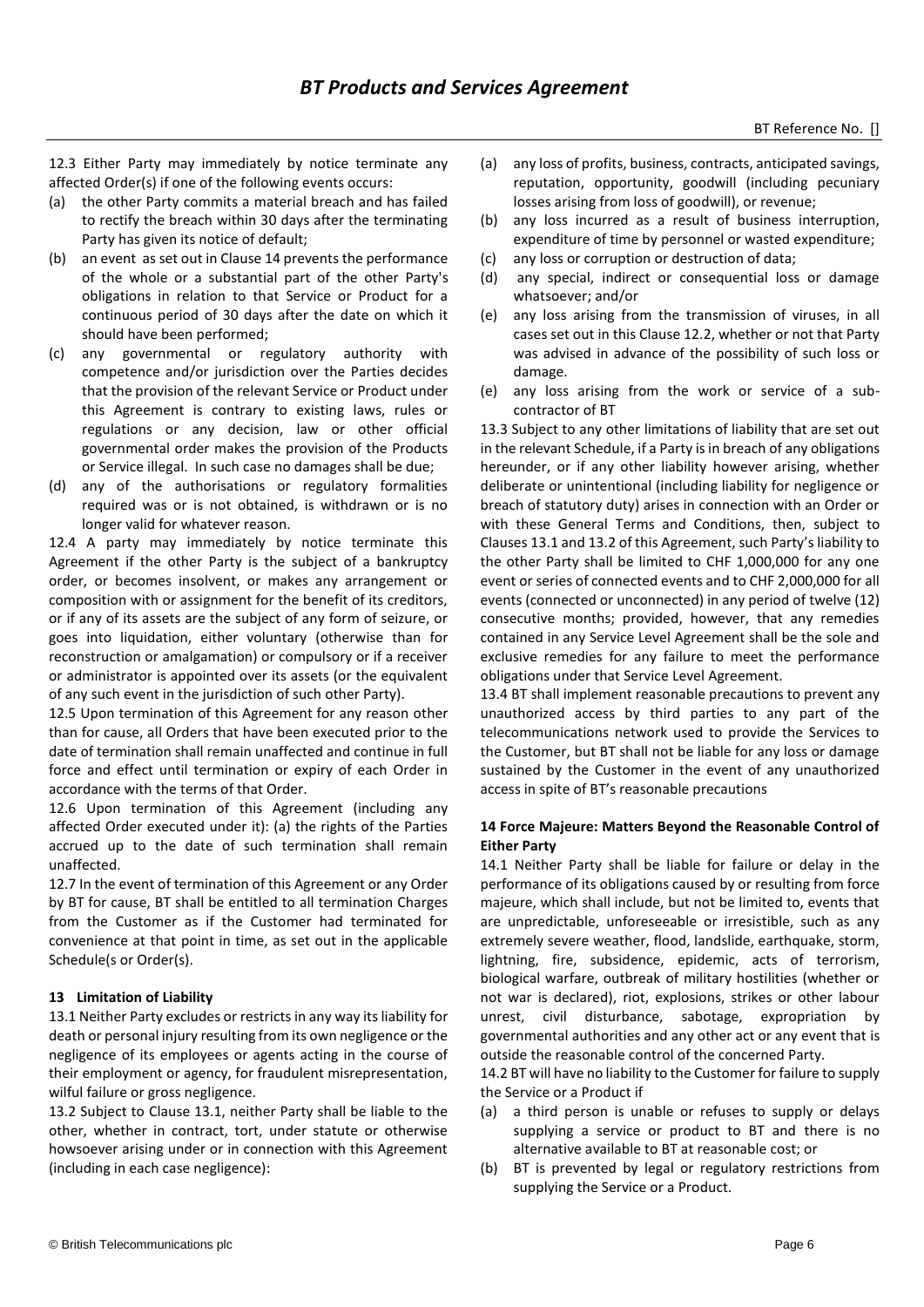#### **15 Dispute Resolution**

The Parties will use all reasonable efforts to amicably resolve any dispute. The Parties will, at a minimum, use the following the procedure in the event a dispute arises with respect to any aspect of this Agreement. Upon written notification by one Party to the other that a dispute exists, working level managers of the respective Parties will attempt in good faith to work out a resolution within 30 days following the day of written notification of a dispute. If an agreement cannot be reached by the end of the aforementioned period, the Parties shall prepare a document containing information that is designed to assist resolution of the dispute containing what has been agreed and what remains in dispute between them. No later than two weeks thereafter, or at some other time as mutually agreed by the Parties, representatives of the Parties at Vice President level or above shall meet to further attempt to resolve the matter or to agree on a course of action to resolve the matter. Such course of action may include use of formal dispute resolution processes, including but not limited to non-binding mediation or binding or non-binding arbitration. In the event that the Parties are unable to resolve the matter or agree on a course of action at this executive level within 30 days, either Party shall have the right to pursue legal or equitable remedies as it sees fit. Nothing contained herein shall preclude either Party from seeking equitable relief at any time in a court having jurisdiction under the terms of this Agreement in the event that a risk of imminent harm to that Party exists and no appropriate remedy for such harm exists under the Agreement.

#### **16 Notices**

16.1 Except for notices given in accordance with Clause 3.5, all notices given under this Agreement shall be in writing, in the English language, unless the Parties agree otherwise or local law and regulations provide otherwise, and shall be sent by prepaid post, facsimile or by electronic mail to:

- (a) the other Party to an Order at the address; fax number or email address set out on the Order;
- (b) the other Party to these General Terms and Conditions at the address; fax number or email address set out on the cover page; or
- (c) either the Party or any other addressee at any other address that a Party has given to the other for that purpose.

16.2 Notices given under this Agreement are deemed to be given by the sender and received by the addressee:

- (a) if sent by prepaid post, three (3) Business Days from and including the date of postage; or
- (b) if sent by facsimile, when transmitted to the addressee; but if transmission is on a day that is not a Business Day or after 4 pm in the addressee's time zone, it is deemed to be duly given and received on the next Business Day; or
- (c) if sent by electronic mail, when sent to the addressee.

#### **17 Assignment/Subcontracting**

17.1 Either Party reserves the right to assign all or part of this Agreement at any time to any Affiliate, subject to providing the other Party prior written notice of such assignment. Any assignment to a party other than an Affiliate requires the prior written agreement of the other Party.

17.2 This Agreement will be binding on, and inure to the benefit of, the Parties and their successors and permitted assigns.

17.3 BT may subcontract the performance of any of its obligations under this Agreement, but without relieving BT from any of its obligations to the Customer. The Customer agrees and understands that it may need to interact directly with such BT Party for ordering, provisioning or maintaining the Products or Service as directed by BT.

17.4 The Parties acknowledge and agree that the BT Affiliates and Customer Affiliates may agree to enter into Schedules or Orders under this PSA for the provision of Products and/or Services in any country or region outside of Switzerland, and that in all such cases, upon execution of that Schedule or Order:

- (a) the provision of that Product and/or Service shall be deemed subcontracted by BT to that BT Affiliate,
- (b) the Parties shall have been deemed to have assigned the benefit received under this Agreement to their respective Affiliates in accordance with Clause 17.1, and
- (c) the Parties are the only persons who may enforce any and all rights arising out of or in connection with this Agreement and shall have sole conduct of all claims and/or proceedings involving any of their respective Affiliates.

17.5 In respect of the provision of Service in the United States of America the following additional provisions will apply:

- (a) the Customer agrees that on signature of this Agreement the part of this Agreement relating to Service in the United States of America is assigned to BT Americas Inc; and
- (b) the Customer acknowledges that any claims or disputes relating to this Agreement, including any part of the Service assigned must be made against BT.

## **18 Governing Law and Jurisdiction**

Unless otherwise agreed in writing, this Agreement and any claims or disputes arising out of, relating to or in connection with it, shall be goverend by the laws of Switzerland. The Courts of Zurich (District Buelach) shall have exclusive jurisdiction to determine any dispute arising out of or in connection with this Agreement to which the Parties irrevocably submit.

#### **19 Miscellaneous Provisions**

19.1 **Publicity:** Neither Party may publish or use any advertising, sales promotions, press releases, announcements, or other publicity that relates to this Agreement or that uses the trademark, service mark, trade name, logo or other indicia of origin of the other Party or its Affiliates in connection with this Agreement or any Products or Services provided under this Agreement, without the prior written approval of the other Party which shall not unreasonably be withheld.

19.2 **Customer Satisfaction Surveys:** Each Party agrees to cooperate with the reasonable requirements of the other Party in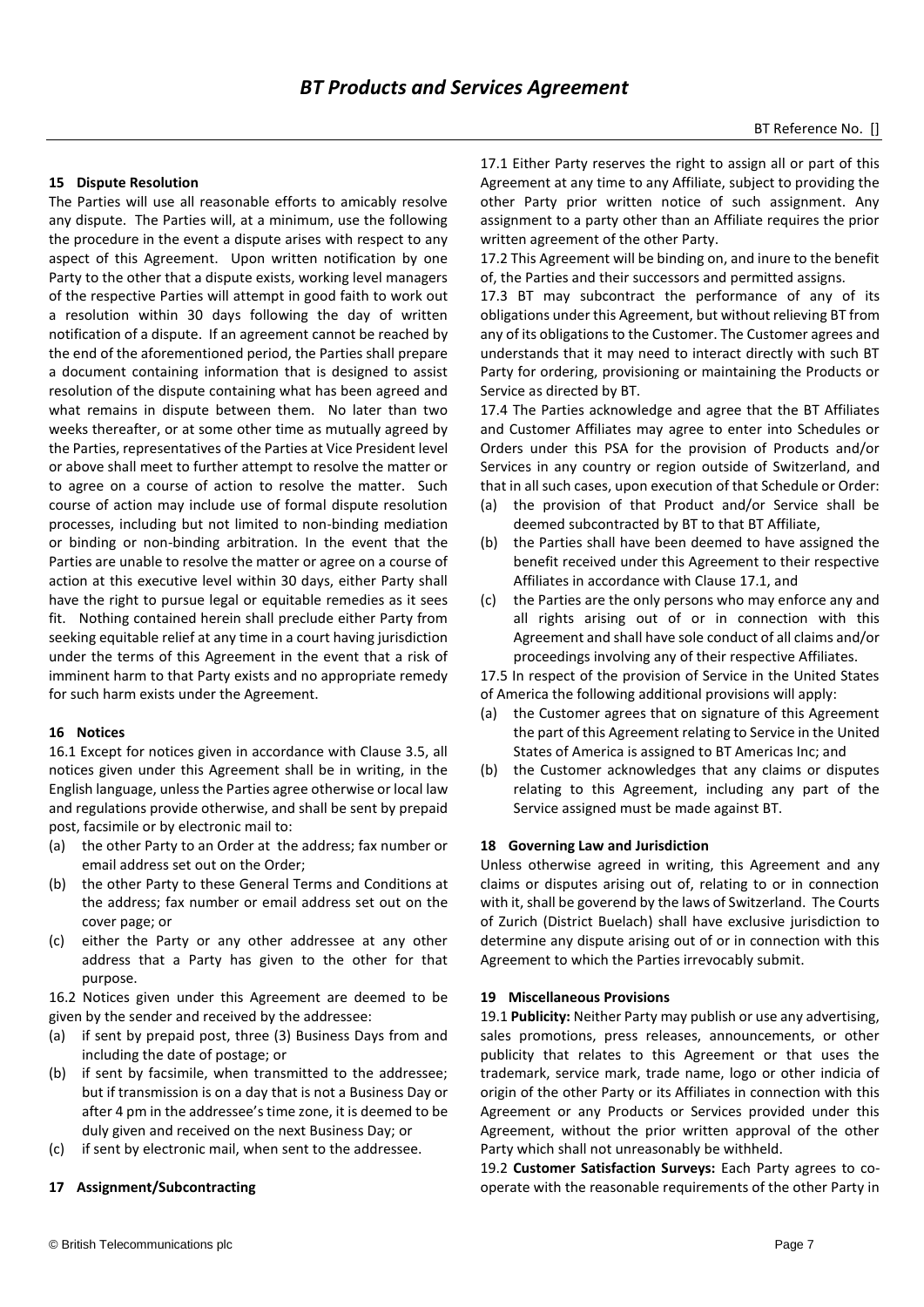relation to customer satisfaction surveys organised by or on behalf of that Party.

19.3 **Data Protection: "Binding Corporate Rules", "Data Subjects", "Personal Data", "Process" and "Processor**" shall have the meaning as set out by the General Data Protection Legislation and Regulation (Regulation (EU) 2016/679) (hereinafter "**GDPR**").

19.3.1 Each Party shall comply with the applicable data protection legislation and where applicable BT's Group's Binding Corporate Rules. The Customer shall fulfil all the legal requirements necessary for BT to provide the Services to the Customer. This includes especially providing any notifications and obtaining any sufficient consents and authorizations, under any applicable laws, from any relevant data subject when sharing Personal Data. The Customer agrees and undertakes to only disclose to BT the Personal Data that BT requires to perform the Services.

19.3.2 Each Party shall be responsible for implementing all technical and organizational measures to ensure a level of security appropriate to the risk represented by the Processing of Personal Data and the nature of the Personal Data being Processed and involved in the Services provided by BT and used by the Customer under the Agreement.

19.3.3 The Customer acknowledges and agrees that BT may need to collect, Process and use Personal Data with BT's Affiliates and suppliers and/or subcontractors, especially to:

- (a) administer, track and fulfil Orders for a Service;
- (b) implement the Service;
- (c) manage and protect the security and resilience of any BT Equipment, the BT Network and the Services;
- (d) manage, track and resolve incidents with the Service, either remotely or at the Sites;
- (e) administer access to online portals relating to the Service;
- (f) compile, dispatch and manage the payment of invoices;
- (g) manage the Agreement and resolve any disputes relating to it;
- (h) respond to general queries relating to the Service; or

(i) comply with applicable law and any regulatory obligations. 19.3.4 For the aforementioned purposes, Personal Data may be used, managed, accessed, transferred or held on a variety of systems, networks and facilities (including database) worldwide.

19.3.5 For BT to provide a Service, Personal Data may be transferred to other BT Affiliates and/or suppliers/ subcontractors , within or outside the country of origin, to the extent necessary to allow BT to fulfil its obligations under this Agreement and notably to carry out the activities detailed in this Clause 19.3. The Customer appoints BT to perform each transfer in order to provide the Services provided by that BT will rely on appropriate transfer mechanisms permitted by applicable data protection legislation including:

(a) BT Group's Binding Corporate Rules (for transfers among BT's Affiliates

- (b) agreements incorporating the relevant standard data protection clauses adopted by the European Commission; and
- (c) where applicable, the EU-US Privacy Shield.

19.3.6 BT may, from time to time, contact the Customer Contact, or other network manager or procurement manager involved in the procurement or management of the Service, to provide additional information concerning the Service, or other similar services, and if this information includes marketing materials, BT will provide a mechanism for the recipient to elect not to receive such communications in the future.

19.3.7 Where BT acts as a Processor, the Parties undertake to conclude an agreement complying with the requirements of Article 28 GDPR for the commissioned data processing in order to specify the mutual obligations ("the **Data Processing Annex**"). The subject-matter, duration, nature and purpose of the processing, the type of Personal Data and categories of Data Subjects will be set out in the applicable Data Protection Annex. Where each Party acts as a Controller in relation to the Processing of Personal Data under this Agreement, the Parties will not act as joint Controllers for the purposes of Article 26 of the GDPR in relation to such processing.

## 19.4 **Legal and Regulatory Compliance:**

19.4.1 Each Party will comply with all laws and regulations that apply to its activities under this Agreement, including any that apply to the Products and Services provided under this Agreement.

## 19.5 **Anti-Corruption and Bribery Act Compliance:**

In connection with any actions or activities associated with this Agreement or in connection with the relationship between the Parties, neither Party shall engage in any unlawful trade practices or any other practices that are in violation of the U.S. Foreign Corrupt Practices Act, the U.K. Bribery Act of 2010, or any other law that prohibits bribery or similar activity. Each Party shall ensure that neither it nor its Affiliates, subcontractors and agents: either directly or indirectly, seek, receive, accept, give, offer, agree or promise to give any money, facilitation payment, or other thing of value from or to anyone (including but not limited to government or corporate officials or agents) as an improper inducement or reward for or otherwise on account of favourable action or forbearance from action or the exercise of influence; or fail to establish appropriate safeguards to protect against such prohibited actions. Each Party shall, upon request from the other Party, provide evidence of the steps being taken to avoid prohibited actions, including the establishment of policies, practices, and/or business controls with respect to these laws. To the extent permitted by the relevant authority, each Party shall promptly inform the other Party of any official investigation with regard to alleged breaches of the above laws that are related in any way to this Agreement.

19.6 **Export Control:** The Parties acknowledge that Products, Software, and technical information (including, but not limited to, service, technical assistance and training) provided under this Agreement may be subject to export laws and regulations